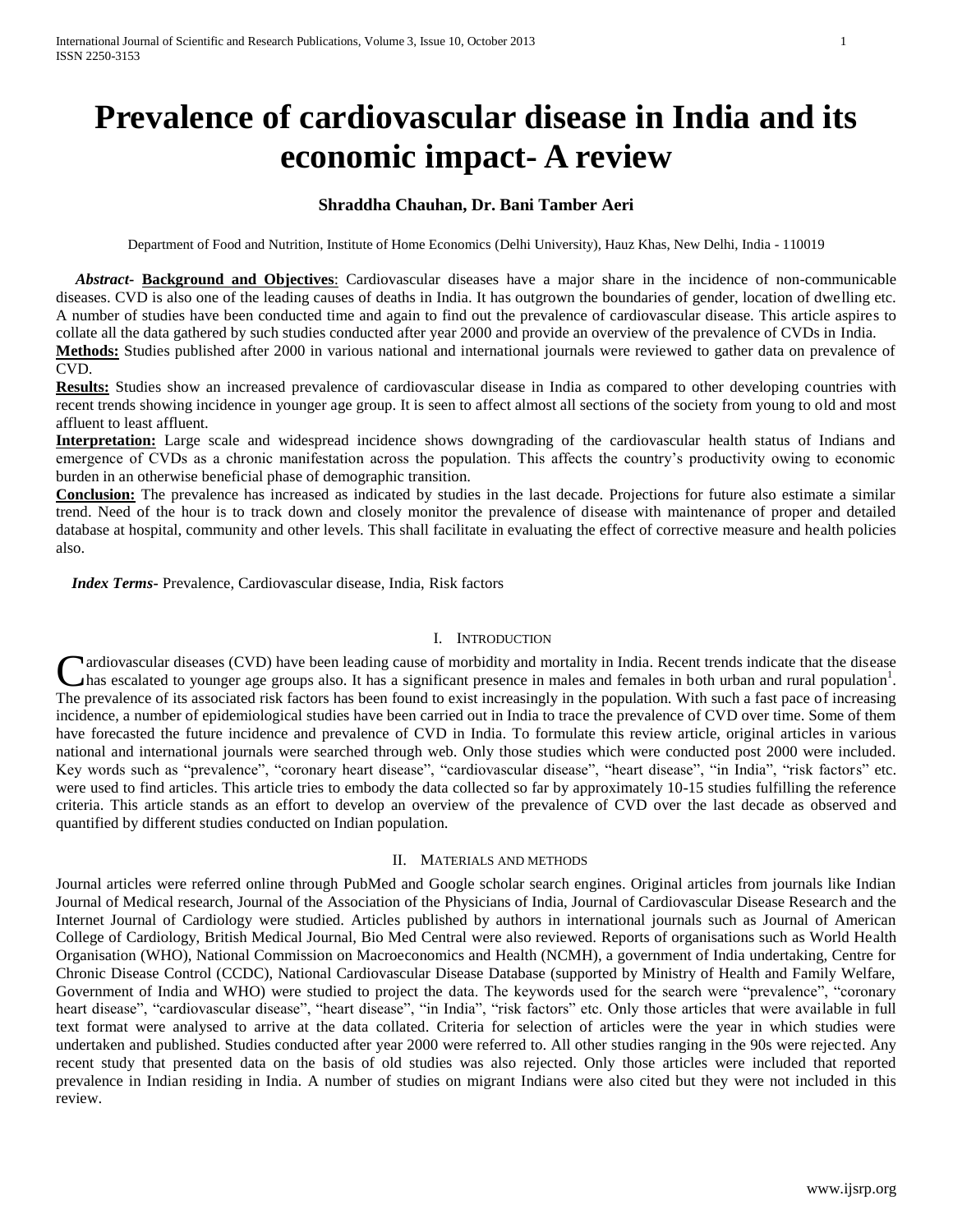## III. RESULTS

## **Prevalence: National**

Cardiovascular diseases have been gaining importance in India recently because of increased incidence of the disease. It is the first among top 5 causes of deaths in Indian population (rural vs. urban, economically backward vs. developed states, men vs. women and at all stages vs. middle age)<sup>2</sup>. In 2000, there were an estimated 29.8 million people with CHD in India out of a total estimated population of 1.03 billion, or a nearly 3% overall prevalence<sup>3,4</sup>. According to World Bank estimates, CVD had a 31% share in the total burden of disease in 2001<sup>5</sup>. In 2003, the prevalence was estimated to be 3-4% in rural areas and 8-10% in urban areas according to population based cross sectional surveys<sup>6,</sup> .

### **Prevalence: Regional**

Apart from a high overall prevalence, there are regional variations in the prevalence of CVD. The CUPs  $(no.5)^8$ study found out the overall prevalence of CAD in native South Indian population to be 11% while the age standardised prevalence was computed to be 9%. The overall figure of 11% represents approximately a 10 fold increase in the prevalence of CAD in urban India during the last 40 years. Unadjusted CHD rates have ranged from 1.6% to 7.4% in rural populations and 1% to 13.2% in urban populations<sup>2</sup>. Crude prevalence rate of CHD in urban areas of Northern states such as Jammu and Kashmir, Delhi and Uttar Pradesh and Western states such as Rajasthan have a prevalence rate of 6-10%. The rates in the rural areas were 6-7% in Jammu and Kashmir, 3-5% in Himachal Pradesh and Punjab among the Northern states while in Rajasthan, it was  $3-5\%$ <sup>3</sup>.

#### **Future trends: Gender, Age groups and Area**

Future trend analysis indicated that 60% of the world's patients with heart disease, including CHD, would live in India by  $2010<sup>1</sup>$ . The forecast of prevalence rates (in percentage) shows that from 2000 to 2015 the number of urban males in the 20-29 years age group suffering from CHD will be almost double and the females of the same age group will keep up with their pace. This indicates the younger age of escalation of CVDs. In fact, the prevalence rate among women is likely to keep pace with that of men in all age groups. When the prevalence rates in the estimated data were compared across age groups i.e. from 20-69 years in both males and females, an increasing trend was observed. Also, it has been estimated that at the later stages of life, more number of women will contribute to the CVD inflicted population as compared to men. In case of rural men and women, the trend is anticipated to be static in the 20-29 years age group for 2000-2015. However, across age groups, it shows an increase in percentage prevalence in both males and females. On comparing the percentage prevalence of males and females across age groups from 2000-2015, a similar pattern is estimated wherein more number of females will suffer from CVD at a later age as compared to men<sup>1</sup>. Data also suggests that although the prevalence rates of CVD in rural population will remain lower than that of urban populations, they will continue to increase reaching around 13.5% of the rural age group of 60-69 as compared to 22% of urban age group of 60-69. The prevalence rates among younger adults (40 years and above) are also likely to increase This trend can also be observed in term of the number of cases projected as follows:

| Year/area | $20-29$ yrs | 30-39yrs  | 40-49yrs  | 50-59yrs  | $60-69$ yrs | Total      |
|-----------|-------------|-----------|-----------|-----------|-------------|------------|
|           |             |           |           |           |             |            |
| 2000      |             |           |           |           |             |            |
| Urban     | 2,711,501   | 2,635,019 | 2,776,974 | 2,288,412 | 1,888,199   | 12,300,104 |
| Rural     | 1,799,691   | 2,854,247 | 3,342,472 | 3,590,855 | 3,153,512   | 14,704,808 |
| Total     | 4,511,192   | 5,489,266 | 6,119,446 | 5,879,296 | 5,041,711   | 27,040,912 |
|           |             |           |           |           |             |            |
| 2005      |             |           |           |           |             |            |
| Urban     | 4,138,045   | 3,869,904 | 4,116,830 | 3,171,320 | 2,582,790   | 17,878,889 |

TABLE I: Forecasting the number of cases (males and females) of coronary heart disease (CHD) in India<sup>1</sup>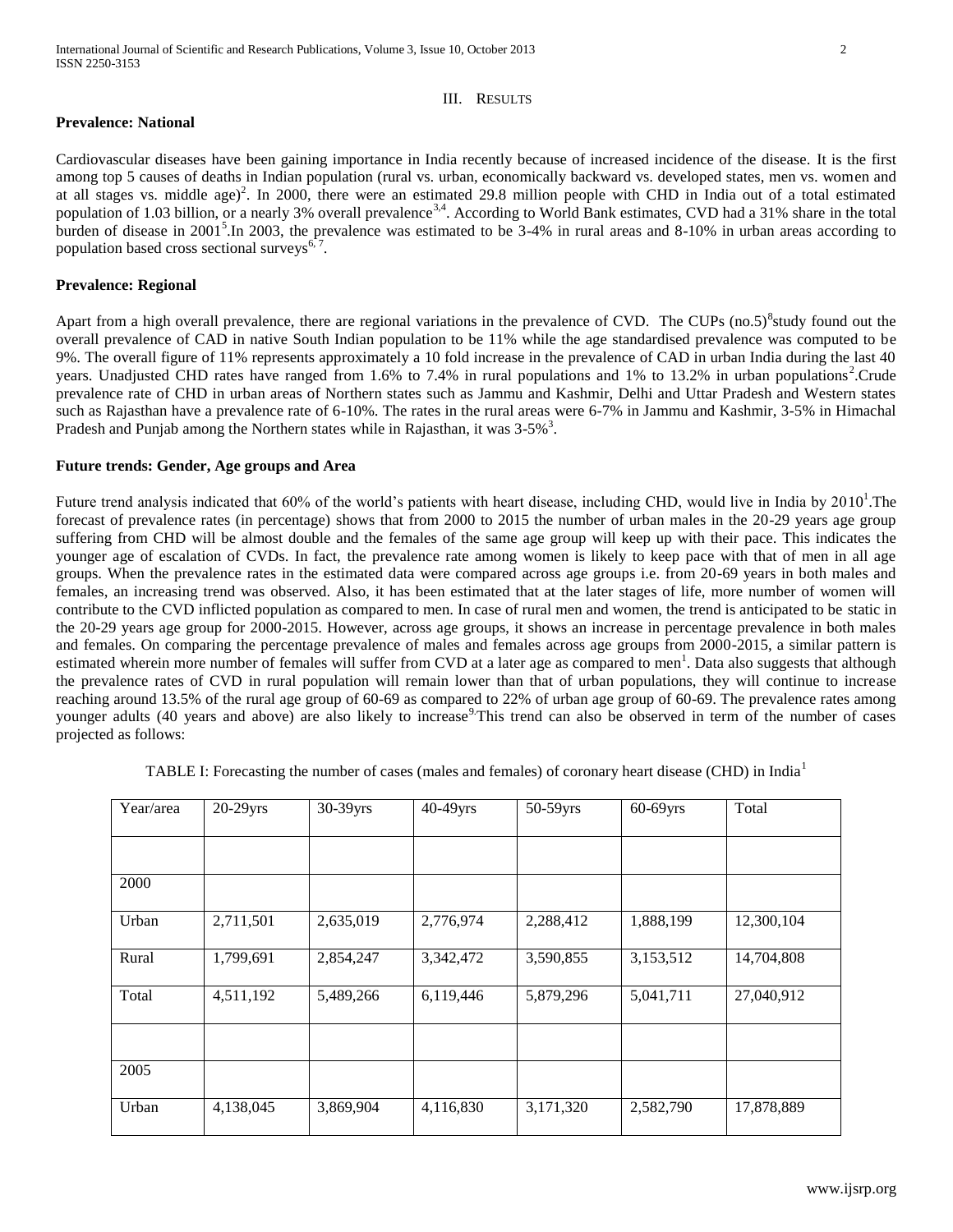| Rural | 2,012,363  | 3,383,816  | 4,217,201  | 4,544,974  | 3,849,544  | 18,007,899 |
|-------|------------|------------|------------|------------|------------|------------|
| Total | 6,150,408  | 7,253,720  | 8,334,032  | 7,716,294  | 6,432,334  | 35,886,789 |
|       |            |            |            |            |            |            |
| 2010  |            |            |            |            |            |            |
| Urban | 5,992,412  | 5,154,766  | 5,606,731  | 4,223,273  | 3,710,938  | 24,688,119 |
| Rural | 2,324,772  | 3,940,722  | 5,367,797  | 5,817,363  | 4,829,922  | 22,280,577 |
| Total | 8,317,184  | 9,095,489  | 10,974,527 | 10,040,636 | 8,540,860  | 46,968,695 |
|       |            |            |            |            |            |            |
| 2015  |            |            |            |            |            |            |
| Urban | 8,167,924  | 7,927,846  | 8,493,463  | 6,156,089  | 5,346,975  | 36,092,297 |
| Rural | 2,324,087  | 4,523,697  | 5,816,588  | 6,852,050  | 5,913,624  | 25,430,046 |
| Total | 10,492,011 | 12,451,542 | 14,310,051 | 13,008,140 | 11,260,599 | 61,522,343 |

CVDs are the largest cause of mortality, accounting for around half of the death resulting from non-communicable diseases (NCDs). Overall, CVDs accounted for around one fourth of all deaths in India in 2008. CVDs are expected to be the fastest growing chronic illness by 2015 growing at 9.2% annually from 2000 onwards. A more worrying fact is that the incidence has gone up significantly for people between ages25-69 to  $24.8\%$ <sup>10</sup>. The down ward escalation of CVDs is of primary concern as it is affecting the productive population of India. The present evidence suggests an average mortality of 4% in the age group of 20-49 years and 6% in those above 50 years due to CVD. This may remain the same till 2015 if the current situation continues for the next 10-15 years<sup>1</sup>.

According to a WHO report, the current age standardised CVD mortality rates among males and females in India (per 100,000) are 363-443 and 181-281 respectively<sup>11</sup>. No other data were found that assessed the current/recent prevalence of CVD in India.

# IV. ECONOMIC IMPACT

It has been found that over 80% of deaths and 85% of disability from CVD occur in low and middle income countries<sup>12, 13</sup>. Among these, CVD affects Indians with greater frequency and at a younger age than counterparts in developed countries, as well as many other developing countries. In addition to high rates of mortality, CVD manifests here almost 10 year earlier on an average than other countries in the world, resulting in substantial number of deaths in working age group<sup>6, 14</sup>. In Western countries where CVD is considered to be a disease of the aged 23% of CVD deaths occur below 70 years of age while in India 52% of CVD deaths occur below 70 years of age<sup>15,16</sup>. Thus, India suffers a tremendous loss of productivity due to increased prevalence of CHD. The total years of life lost due to total cardiovascular disease among the Indian men and women aged 35-64 has been estimated to be higher than comparable countries such as Brazil and China. These estimates are predicted to increase by 2030, when differences may be even more marked $17$ .

| Country       | 2000                     |                  | 2030                     |                  |
|---------------|--------------------------|------------------|--------------------------|------------------|
|               |                          |                  |                          |                  |
|               |                          |                  |                          |                  |
|               | Total years of life lost | Rate per 100,000 | Total years of life lost | Rate per 100,000 |
|               |                          |                  |                          |                  |
|               |                          |                  |                          |                  |
| India         | 9,221,165                | 3,572            | 17,937,070               | 3,070            |
|               |                          |                  |                          |                  |
|               |                          |                  |                          |                  |
| <b>Brazil</b> | 1.060.840                | 2,121            | 1,741,620                | 1,957            |
|               |                          |                  |                          |                  |
|               |                          |                  |                          |                  |

TABLE I: Estimates of total years of life lost due to CVD in 2000 and 2030<sup>17</sup>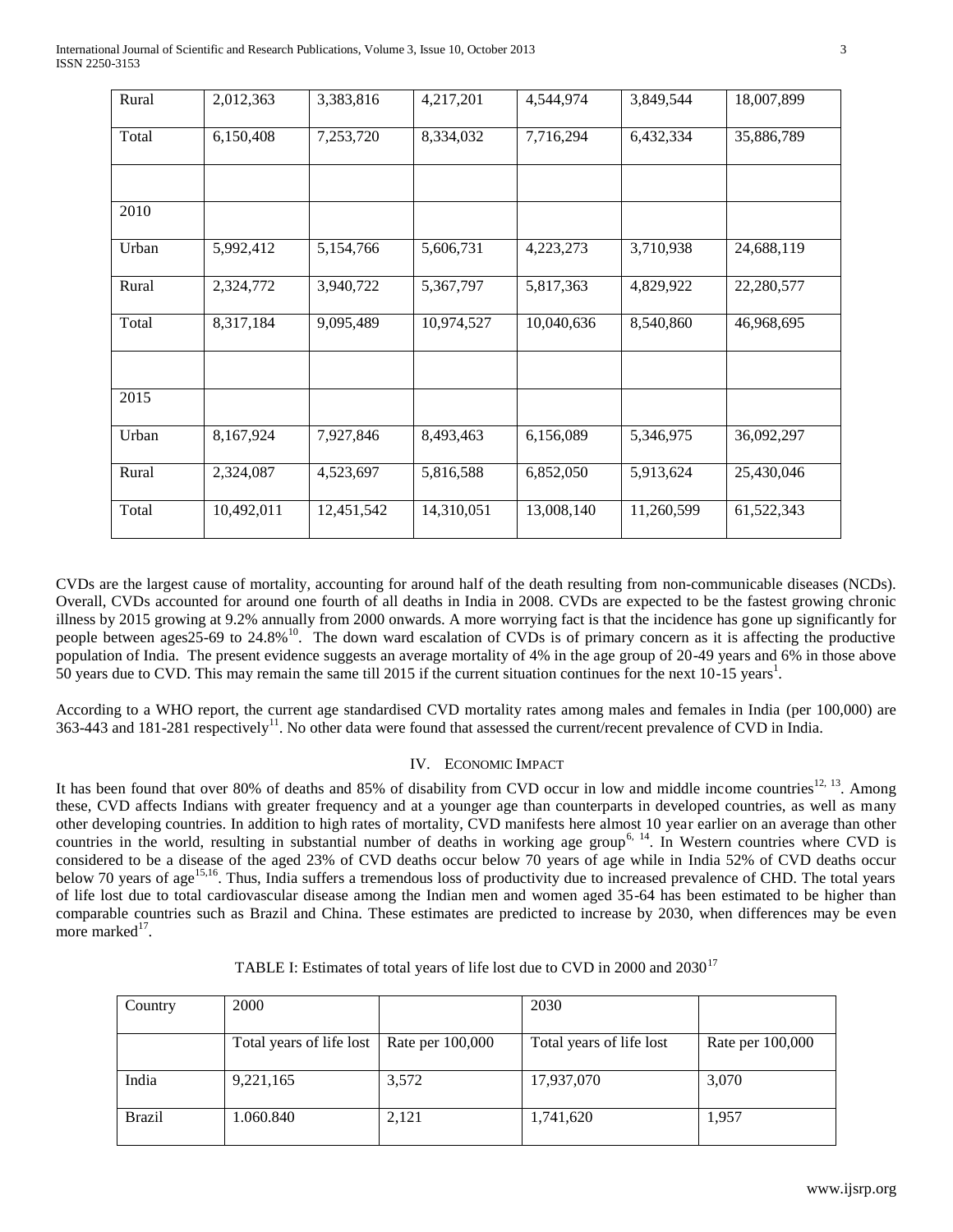| China | 6,666,990 | 1,595 | ,460,030<br>$\cdot$ v. | 1,863 |
|-------|-----------|-------|------------------------|-------|
|       |           |       |                        |       |

Age standardised CVD death rates in people 30-69 years old are 180 per 100,000 in Britain, 280 per 100,000 in China and 405 per 100,000 in India. Also, 50% of CVD related deaths in India occur in people <70 years of age, whereas only 22% of CVD related deaths in Western countries occurs in this age group<sup>18</sup>. According to the INTERHEART STUDY, the median age for the first presentation of acute Myocardial Infarction in South Asian (Bangladesh, India, Nepal, Pakistan, and Sri Lanka) is 53 years whereas that in Western Europe, China and Hong Kong is 63 years with more men than women affected. This median age in Asian men and women was also higher (58 and 54 years respectively). Studies carried out in India and other places suggest that Asians in general and Indians in particular are at increased risk of Myocardial Infarction at a younger age (<40years), irrespective of whether they have migrated to other countries or are resident Asians<sup>14</sup>. The latest data estimates the age standardised burden of CVD (per 100,000) in males to be 3315-4228 DALYs (Disability Adjusted Life Years) while in females it is estimated to be 2584-3438 DALYs<sup>11</sup>.

#### V. DISCUSSION AND CONCLUSIONS

The studies referred to indicate an alarming rate of prevalence of CVDs in India. In fact, the prevalence in India is higher than other countries of the same region. Keeping in mind the huge population of India, a prevalence rate of 11% is a disturbing figure, even though in a specific region in India, when translated into numbers. The escalation in the prevalence rates have been observed since the last decade and are expected to continue with the same pattern if the current situation prevails. These rates indicate newer patterns of the disease incidence. Previously thought to affect only high income countries, CVD burden is now being transferred to the developing countries as evident by it is presence in India. Moreover, these rates seem to be increasing disproportionately as compared to other countries. It is catching up in lower income groups also, in spite of the difference in the lifestyle, culture etc. indicating the urgency of addressing the associated risk factors. As indicated by the data, the prevalence is now indicated in rural areas also other than the clichéd urban areas indicating that as the disease matures and gets a stronger grip in the country, it will percolate to all categories of the population affecting the whole society. This can be confirmed as recent studies in India show that individuals with lower levels of income or education are at a higher risk suggesting that the prevalence is following the pattern seen with advanced epidemics in developed countries- the highest prevalence is shifting from the affluent to the less affluent<sup>19</sup>. There is an increasing trend for reversal in the socio-economic gradient for CVD (as already manifested in developed nations), with the poor and disadvantaged having equal and sometimes higher, burden of CVD and it is risk factors. This could be due to the change in the pattern of dietary habits, lack of health care facilities etc. in the lower strata.

The stark observation of reviewing these studies was that a number of them indicate the incidence of disease in younger age groups. In this regard, an increased prevalence of CVD related risk factors have been reported in this age group owing to lifestyle changes, work routines, culture influences etc. This means that India's productive population is getting affected causing an economic setback to the country. Between 2005 and 2015, India is projected to cumulatively lose USD 236.6 billion because of heart disease, stroke, and diabetes costing 1% of the GDP<sup>10</sup>. A 2000 estimate 0f 9.2 billion productive years of life lost in Indian adults secondary to overall CVD contributes to this economic decline. As CVD rates increase, this estimate will increase by  $2030^{17}$ .

In older age groups, an increased prevalence can be collated to the demographic transition in India with a sharp decline in the death rate as well as the birth rate. The life expectancy of an average Indian male is 67.3 years and that of females is 69.6 years (as per the estimates for 2011-15)<sup>4</sup>. This transition has brought a larger number of people to the age group where the CVDs manifest. Thus, India has a larger population of vulnerable older adults that contribute to the CVD inflicted population.

To conclude, the study of prevalence studies shows that CVDs are slowly reaching out to all sections of the society. The estimates also indicate a pattern of increase in the incidence of CVD amongst various age groups and across genders. Therefore, a more detailed and continuous check on the prevalence of heart diseases is suggested to know the progress of the epidemic so that appropriate measure can be taken for prevention and control.